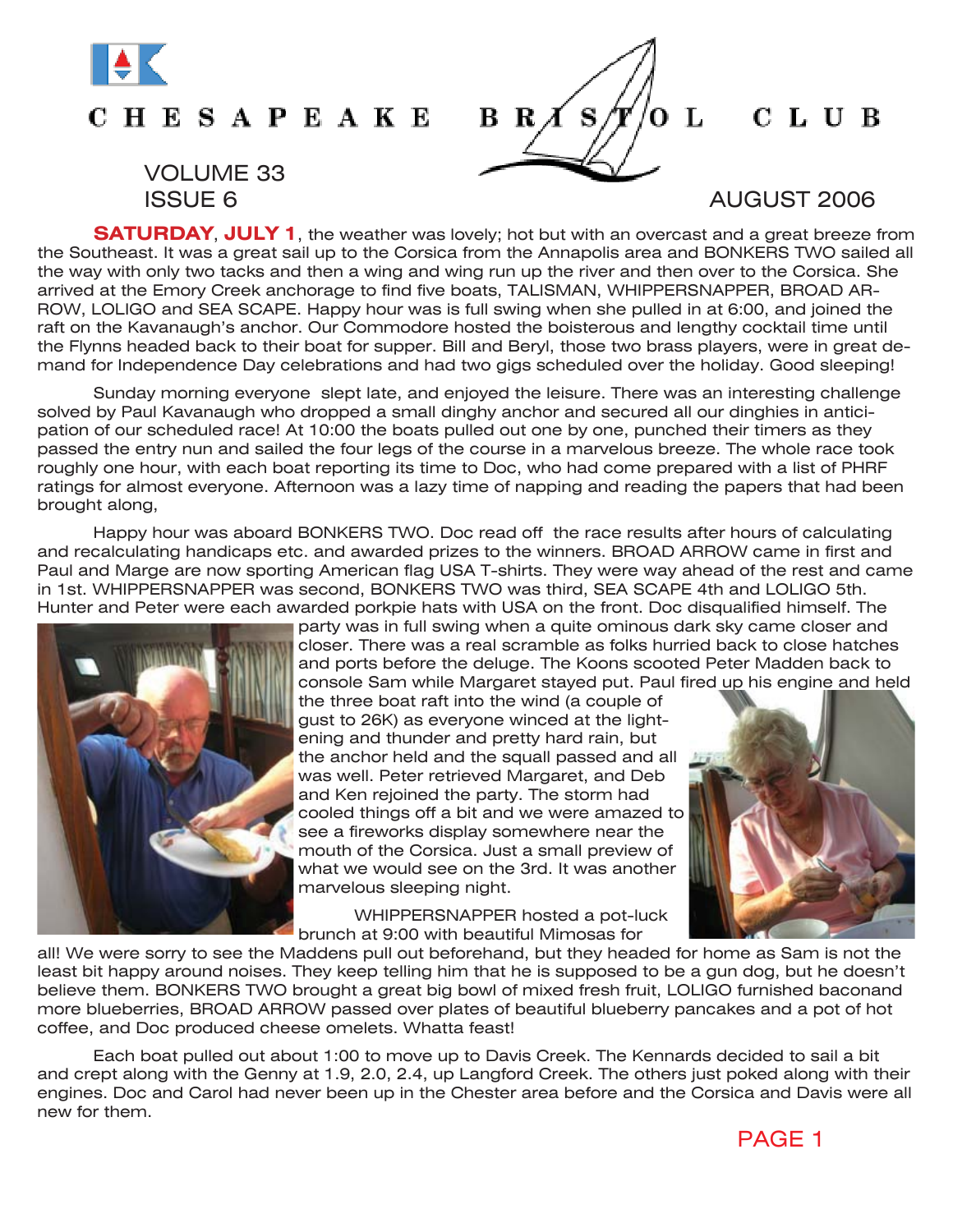The afternoon was hot and sunny and pretty darned muggy. Time for water, lemonade, and any-

thing cold. Our orders from the Commodore were to be ashore and ready to board the trolley for Rock Hall by 6:00. It was an early supper for all and grab our beverages and snacks and scoot ashore by dinghy. Just as the Kennards (last in line) were headed for the dock they spotted MON AMOUR motoring in and hailed him. They circled around as the single-hander dropped his hook, gathered up his beer, locked things up, and hopped aboard. They made it up the hill by 6:00 on the dot. Whew! Of course there was a goodly crowd, all trying to get into some shade, and finding somewhere to sit down..... and the trolley finally arrived at 7:00. for a crowded, bumpy 20 minute ride to the Sailing Emporium.



It was easy to find the Segermarks' LAST RESORT! She was on the



colorful towels and a long tubular duct draped down from the cockpit. A bright blue tarp stretched from the toe rail to a couple of posts at a boat trailer behind Rich's Pickup. Rich and Anne had placed two long tables under the hull and a batch of folding chairs in the shade, and, wonder or wonders, a huge portable air conditioner that blew cool air at the gathering. Wow! Was that ever welcome! Will and Logan Hottle had driven in and brought along some beautiful chicken legs for those who didn't snag dinner, and we had a great time waiting for the fireworks. What fireworks! We were in a perfect place with the display framed by the boat hull on the left and another sailboat on the right.The display lasted for 37 minutes and was right over us. It was WOW!

OOOOH! and EEEE! accompanied by the alarm toots of a car horn for a burst it particularly liked. It was a truly great show and we're sorry everyone couldn't have been there to see it!





The trolley trip home was a bit slow, but much better than last year, and we arrived back around 11:00, tired but exhilarated. To bed, to bed, you sleepy heads, for it would be an early start in the morning to beat the expected storms to our home ports. Even Whippersnapper made it home in Solomon's after an 11 hour motor over fairly calm seas. At least the Johnsons now have a beautiful gray dodger and awning which could keep out the rain.

It was a terrific weekend and celebration. Everybody who stayed home really

missed a weekend of great wind, a fun race, good parties and spectacular fireworks. A real July Fourth!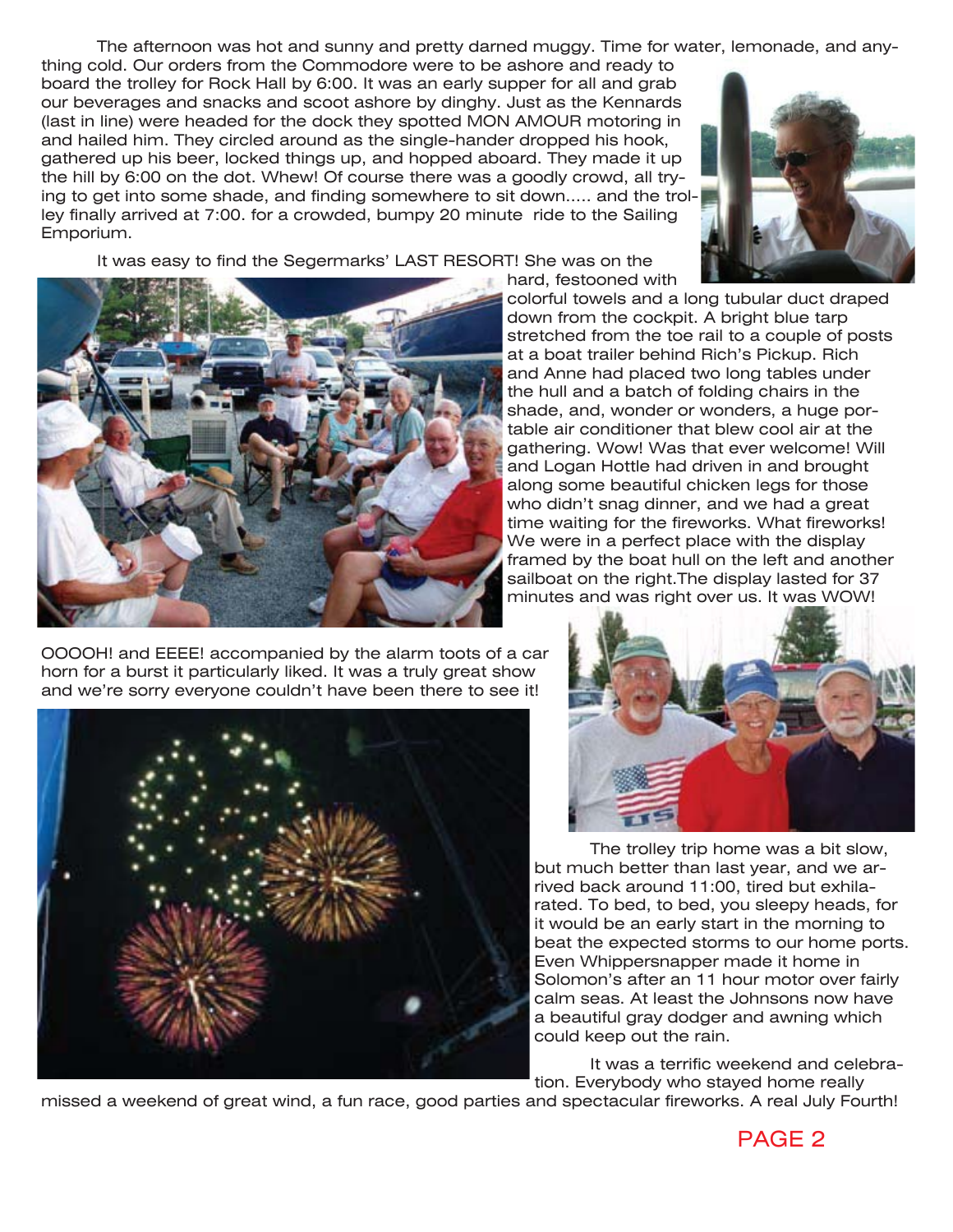# **COME TEST YOUR TASTER !**

**On July Fifteenth, come sail away. There's a party in Cornfield Creek that day and the Boeckers hope you come out to play.**

**Here's your course so don't go astray.**

**Sail into the Magothy and hang a right past Sillery Bay 'til you catch sight of a flashing green stick, number three, then head for the flashing red you'll see.**

**Continue East but not a long way then turn sharply North, (but centered stay). Continue in the middle to where RHYTHM floats and anchor or raft with the other boats.** 

**in Cornfield Creek, the appointed spot, at the happy hour of four on the dot RHYTHM will be ready to hold us all as DAPHNE's cockpit is a wee bit small.**

**To test your palate there'll be wines to sip: one perhaps so-so or one that's a pip! Dick and Ruth know you'll have a great time and maybe you'll find a wine that's sublime.**

**As the creek is a truly protected bight you';ll sleep like a log all night It will be another neat CBC event and you'll be delighted that you went!**



**Pasadena, MD. Interment will be private.**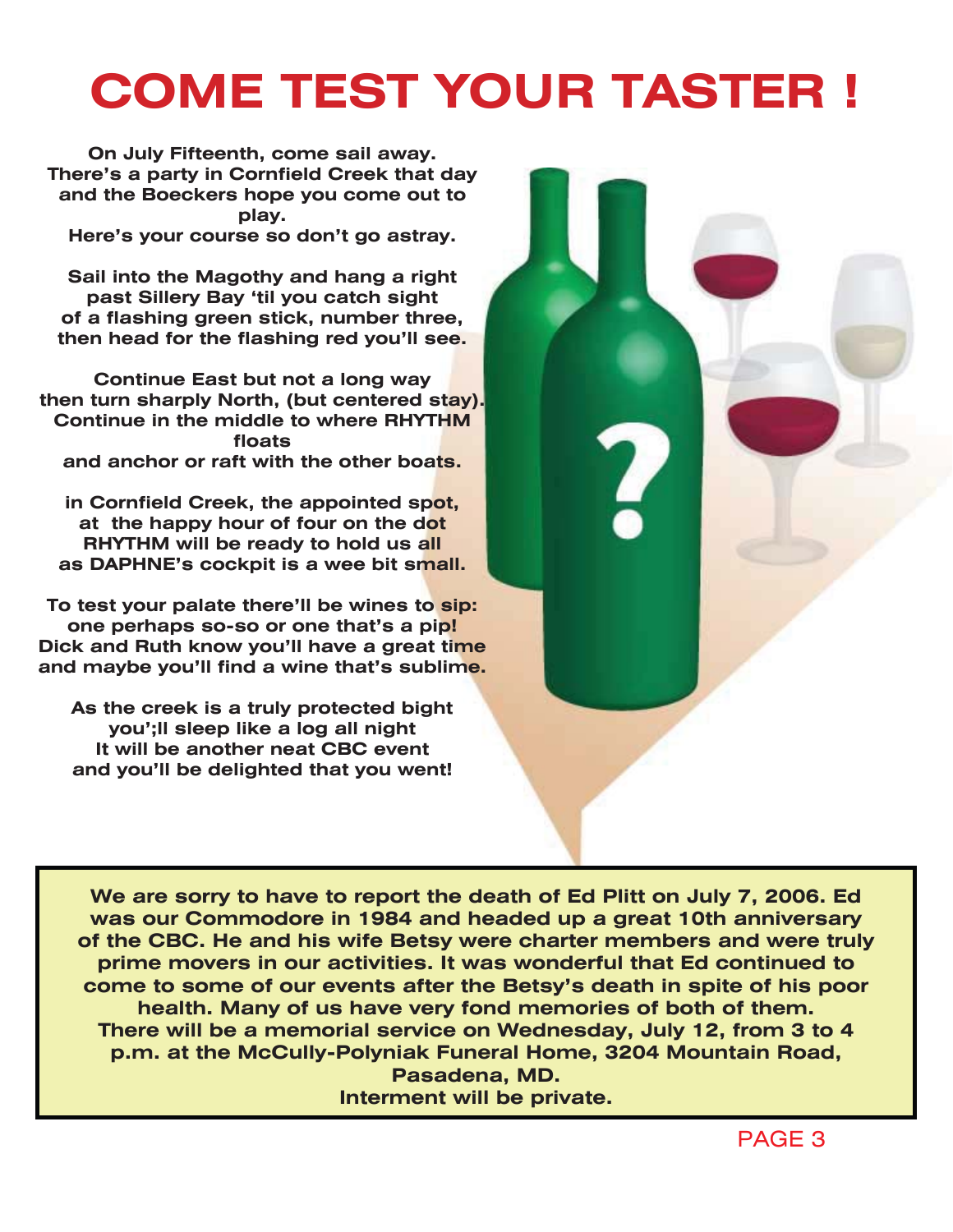Dear Boating Friends,

This afternoon Linda and I watched as Aeolia, with her new owners at the helm, exited the canal across from our condo and proceeded south on the Intercoastal Waterway toward her new home. This is a bittersweet end to ten years of ownership and 8000 miles sailing on the Atlantic Ocean and Chesapeake Bay.

Bitter since we can no longer handle such a large boat and sweet since we no longer have to worry about hurricanes.

We purchased Aeolia sight unseen at the Annapolis boat show in 1994 – the third Hylas 46. We made several changes to the original design – all of which were subsequently incorporated in the basic boat. Delivery was in November 1995 and I and my brother, Andrew, sailed her to St. Thomas for the winter. Linda, our son Mark, and I took several cruising vacations in the Virgin Islands which we really enjoyed. In June, 1996, we sailed back to Annapolis via Puerto Rico, San Salvador, and the Bahamas.

For the next eight years we enjoyed sailing on the Bay with our many friends from Annapolis Landing Marina and the Chesapeake Bristol Club. We explored much of the bay from Havre de Grace to Norfolk. Our favorite places, however, remain Corsica Creek, St. Michaels, and the Wye River. We have many fond memories of cruising weekends, sunflower raft-ups, rendezvous in Baltimore, and simply relaxing at our marina.

In November 2004 I sailed with Ted Rheinhold, Norm and Sandra Bogarde to Florida. This was in anticipation of establishing a new home port and launching point for the Bahamas and points further south. That was not to be however, as health limitations caused us to abandon those plans. So today we bid farewell to Aeolia with sadness combined with the many wonderful memories she has provided us.

Dick Lewis June 30, 2006

### **PRIMROSE IS IN TRINIDAD AND WILL BE AWAITING THE FRANKELS RETURN IN A COUPLE OF MONTHS**

Hey Shirley --

We enjoy getting the newsletters from CBC. Keep them comin (to paulabfrankel@yahoo.com). I always download them when I get to an internet cafe on land.

David & I expect to be at the Crab Feast on Aug 19 and say hi to everybody. Looking forward to seeing everyone.

Paula Frankel s/v Primrose

#### Dear Shirley,

We are 90% certain that we are coming to Maryland for most of the month of August. It would be great if we could see the old gang again at the annual crab feast. Although I am using email now, it is from the library. Soon we will be getting a new PC and internet connection. We've given up the pocketmail altogether. Also, we've given up the Green Cove Springs address. You've been so nice to keep sending us the CBC newsletter even though we gave up our membership years ago. So it's best if you stop sending it. After all, we can later get it off the web. Hope to see you all this summer. Sincerely, Nancy & Bob (P.S. Phoebe is very, very old and will probably go to doggy heaven by the end of July, before our trek north. She's 17!)

Bob & Nancy Lehner

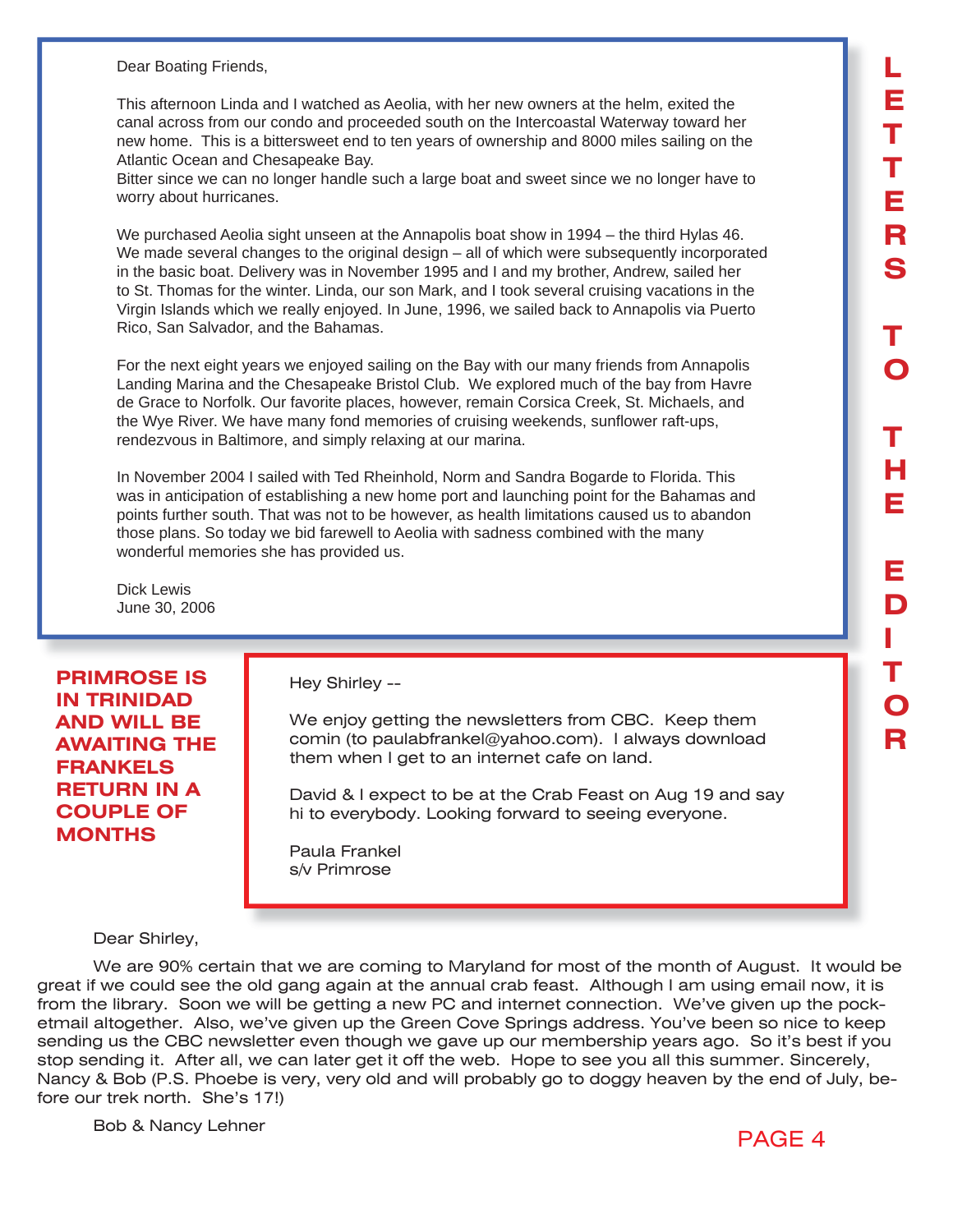**BAY FOODS Dress** your beautiful boats and yourselves in Chesapeake Bay garb, bone up on Chesapeake Bay lore for a pop quiz, and bring along your favorite summer Bay dish to share at our Chesapeake Chow Down Pot Luck Supper. Our Raftmaster will surprise us with some classy activities, fun and games, and I"m sure, prizes!

COSTUMES

Come to Mill Creek off Whitehall Bay. Follow the winding channel into the creek and continue past Cantlers (to port) and look for the next green can - it will be off to starboard where you don't expect it to be. Every boat in the Club (even Wind Dancer) must honor that mark! If you get that far, you will see Savior Faire in party attire anchored in the open area where the creek turns to the Northwest.

**FRIENDS FUN** 

BAY HATS

SAVOIR FAIRE will be on station by 1300 Hrs, 8/5, with a "volunteer" control boat ready to start receiving guests. We will want to close the raft by 1700 hrs or so. Please RSVP

the Raftmaster, Norm Bogarde; <chessie291@netzero.net> or 301- 922-3148 and leave a message. He would like to know how many boats to expect.

### **ATTENTION** !

CHEAKE SUNFLOWER FOR JOSEPHANE SERVER PORT

Please review the Sunflower rafting guidelines in the CBC directory and follow the directions of the Raftmaster upon arrival and departure. "All chain" anchoring systems are very difficult to manage in a Sunflower raft. If you normally use chain, please switch to nylon rode if at all possible.

PAGE 5